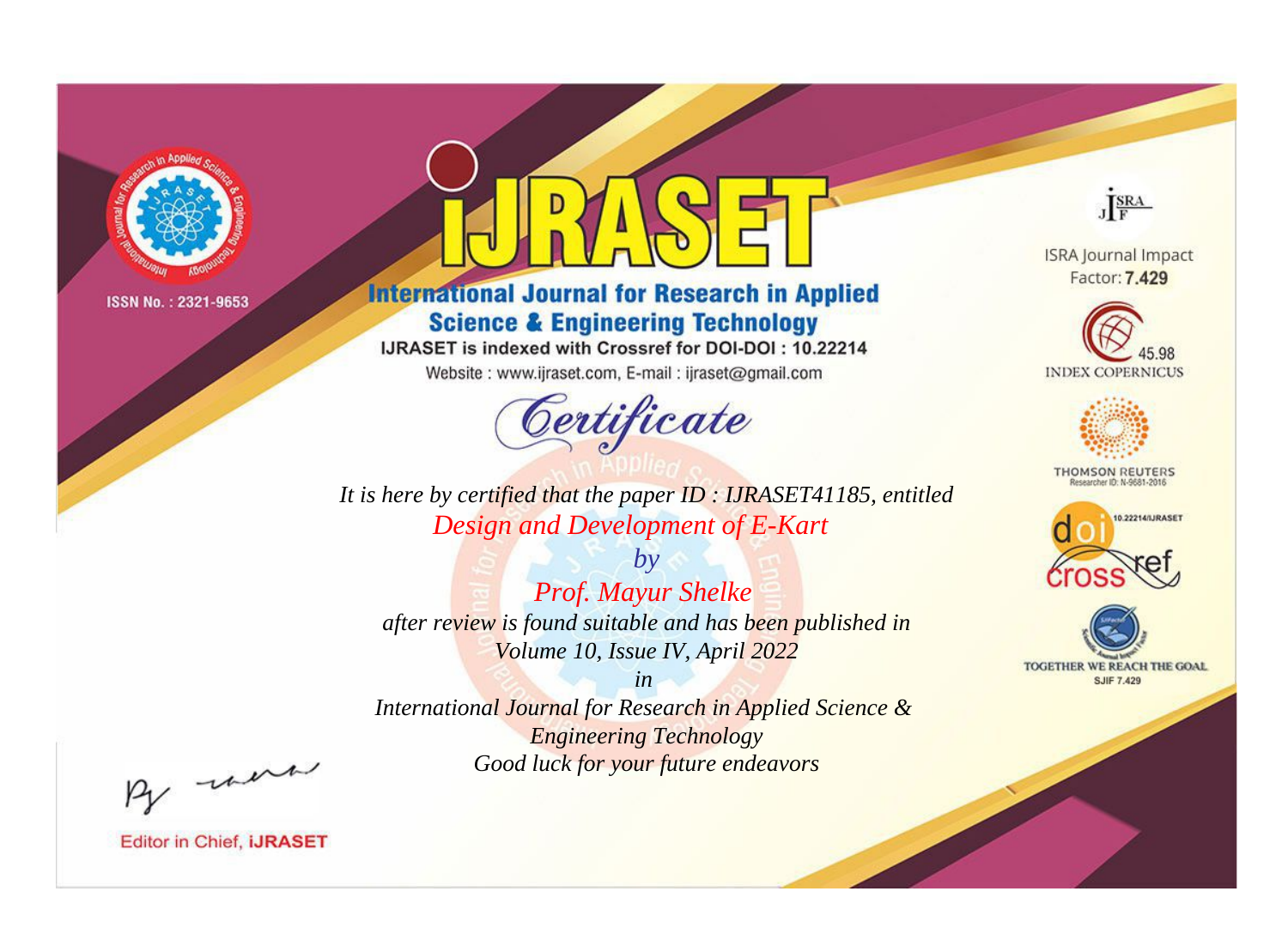

# **International Journal for Research in Applied Science & Engineering Technology**

IJRASET is indexed with Crossref for DOI-DOI: 10.22214

Website: www.ijraset.com, E-mail: ijraset@gmail.com



JERA

**ISRA Journal Impact** Factor: 7.429





**THOMSON REUTERS** 



TOGETHER WE REACH THE GOAL **SJIF 7.429** 

It is here by certified that the paper ID: IJRASET41185, entitled Design and Development of E-Kart

 $b\nu$ Ashutosh Dikondwar after review is found suitable and has been published in Volume 10, Issue IV, April 2022

 $in$ International Journal for Research in Applied Science & **Engineering Technology** Good luck for your future endeavors

By morn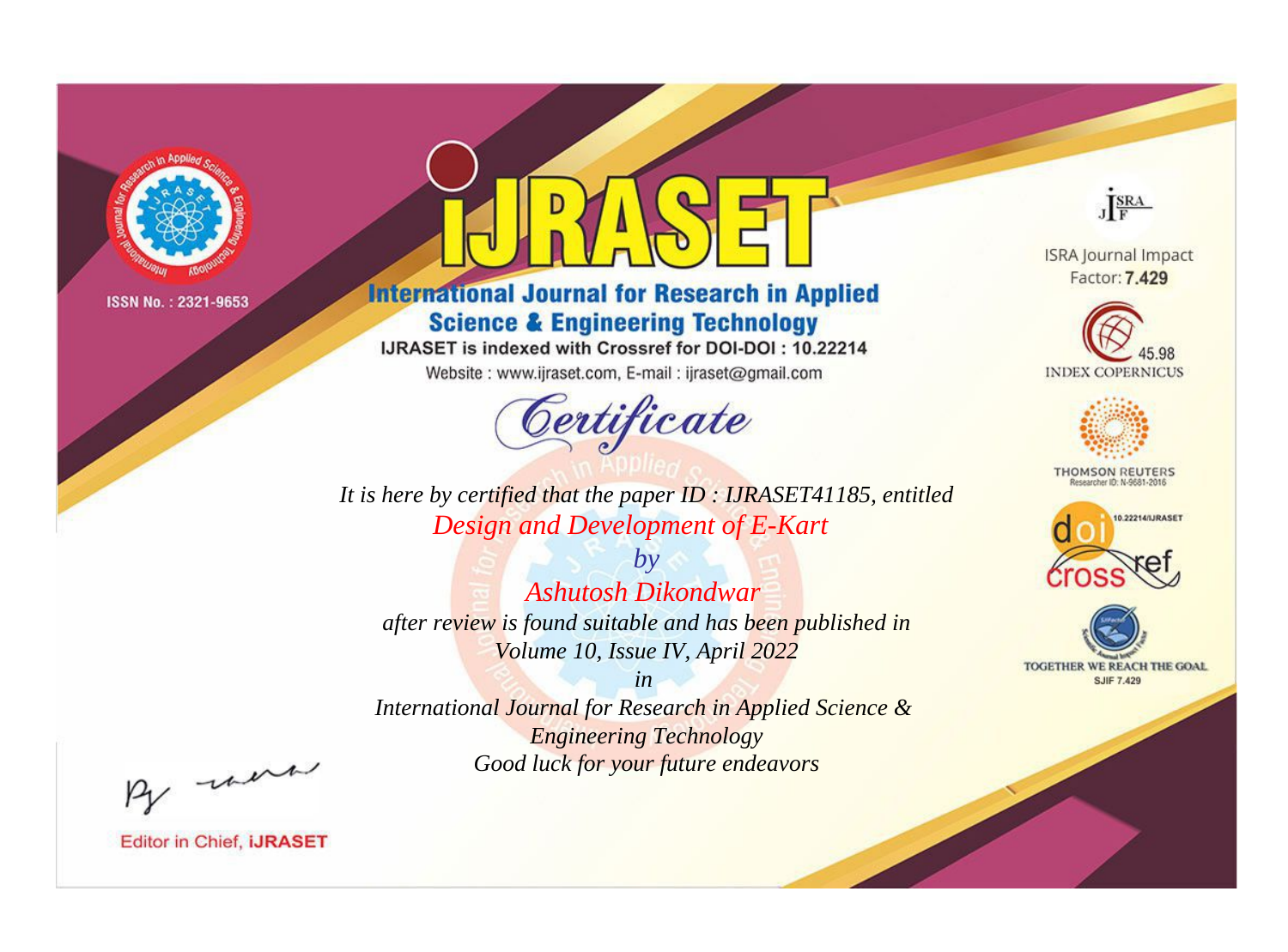

# **International Journal for Research in Applied Science & Engineering Technology**

IJRASET is indexed with Crossref for DOI-DOI: 10.22214

Website: www.ijraset.com, E-mail: ijraset@gmail.com



JERA **ISRA Journal Impact** 

Factor: 7.429





**THOMSON REUTERS** 



TOGETHER WE REACH THE GOAL **SJIF 7.429** 

*It is here by certified that the paper ID : IJRASET41185, entitled Design and Development of E-Kart*

*by Atharva Patil after review is found suitable and has been published in Volume 10, Issue IV, April 2022*

*in* 

*International Journal for Research in Applied Science & Engineering Technology Good luck for your future endeavors*

By morn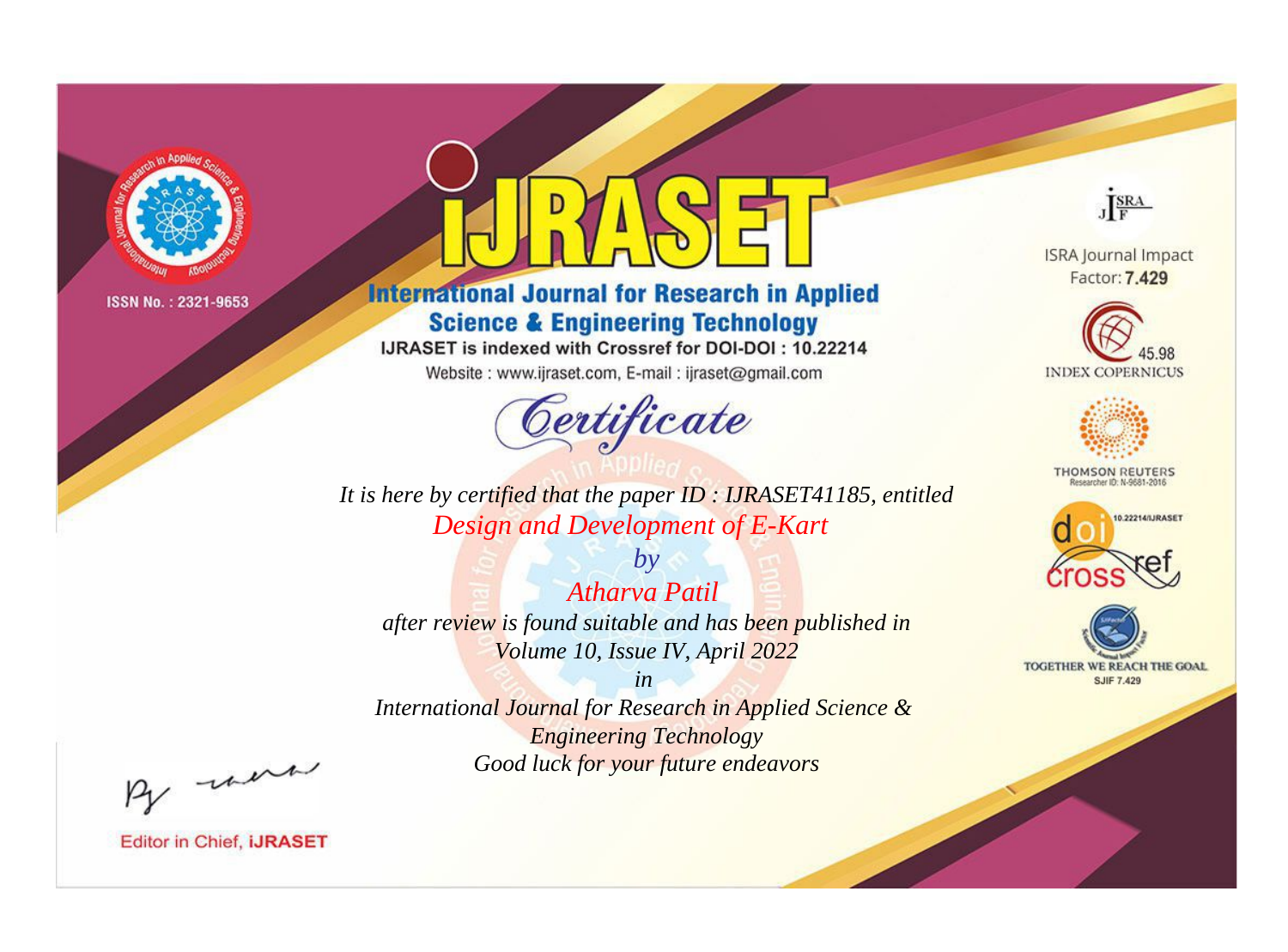

# **International Journal for Research in Applied Science & Engineering Technology**

IJRASET is indexed with Crossref for DOI-DOI: 10.22214

Website: www.ijraset.com, E-mail: ijraset@gmail.com



JERA

**ISRA Journal Impact** Factor: 7.429





**THOMSON REUTERS** 



TOGETHER WE REACH THE GOAL **SJIF 7.429** 

*It is here by certified that the paper ID : IJRASET41185, entitled Design and Development of E-Kart*

*Gokul Goyte after review is found suitable and has been published in Volume 10, Issue IV, April 2022*

*by*

*in* 

*International Journal for Research in Applied Science & Engineering Technology Good luck for your future endeavors*

By morn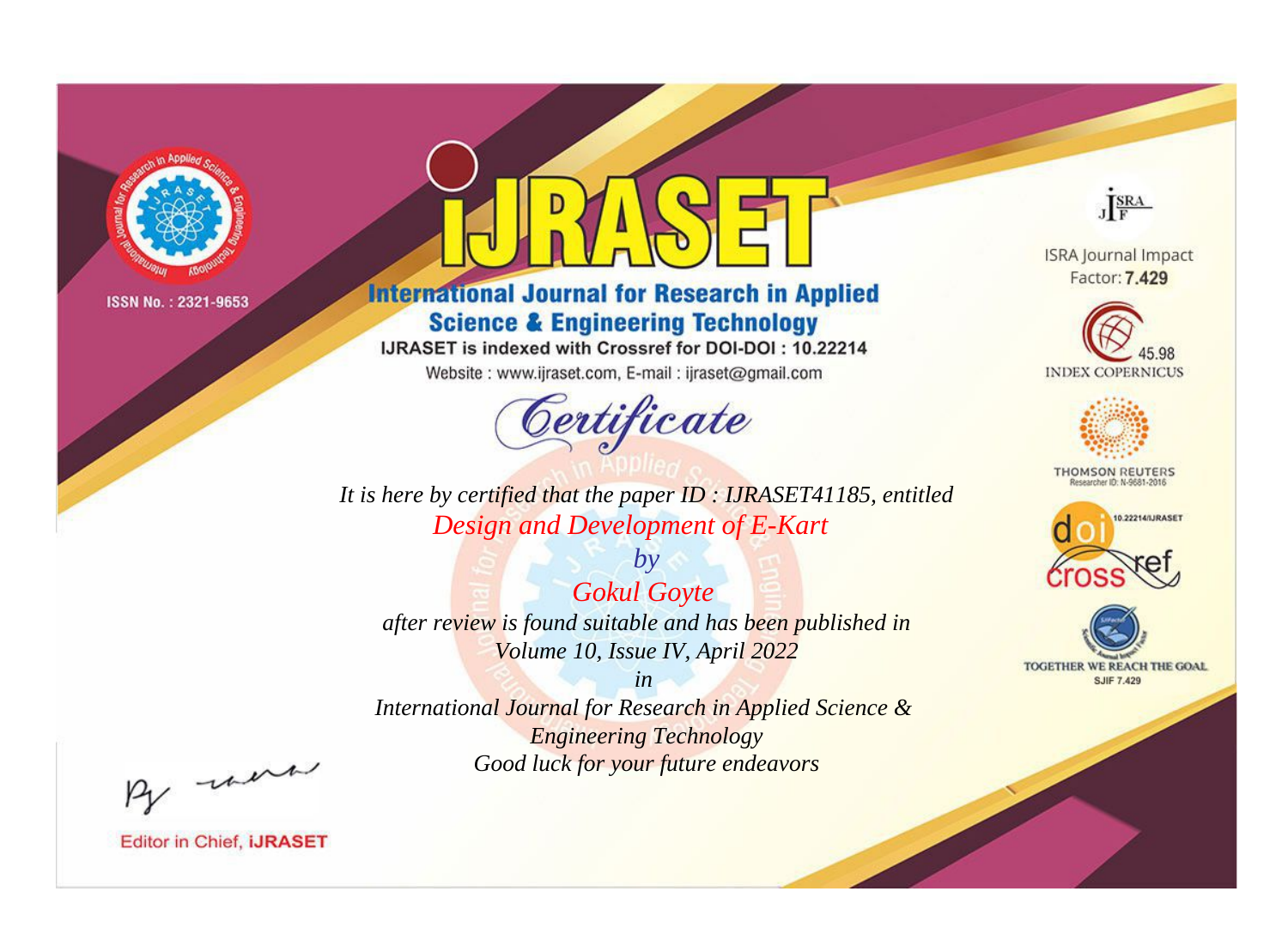

# **International Journal for Research in Applied Science & Engineering Technology**

IJRASET is indexed with Crossref for DOI-DOI: 10.22214

Website: www.ijraset.com, E-mail: ijraset@gmail.com



**ISRA Journal Impact** 

JERA

Factor: 7.429





**THOMSON REUTERS** 



TOGETHER WE REACH THE GOAL **SJIF 7.429** 

*It is here by certified that the paper ID : IJRASET41185, entitled Design and Development of E-Kart*

*by Vivek Tapase after review is found suitable and has been published in Volume 10, Issue IV, April 2022*

*in* 

*International Journal for Research in Applied Science & Engineering Technology Good luck for your future endeavors*

By morn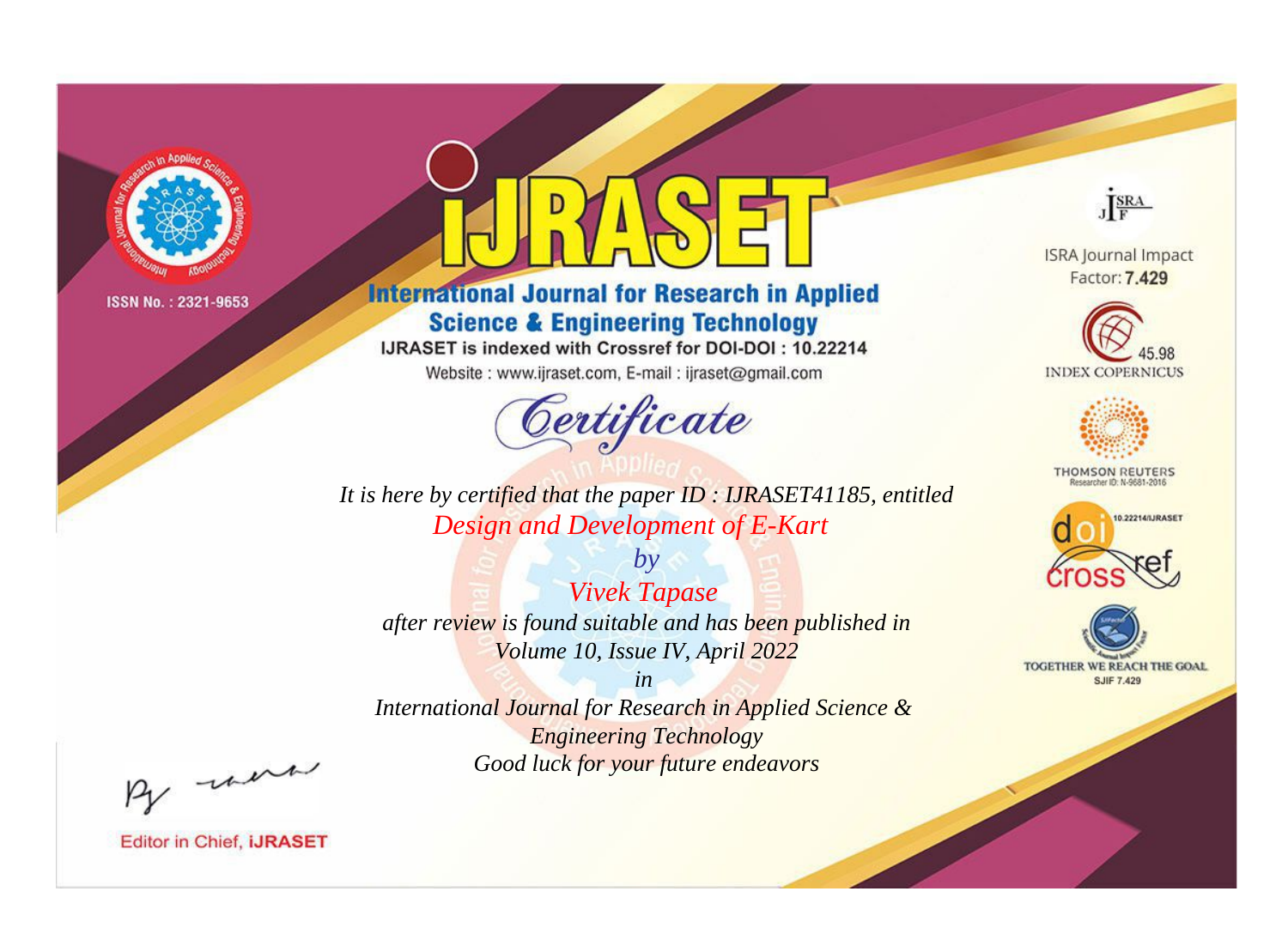

# **International Journal for Research in Applied Science & Engineering Technology**

IJRASET is indexed with Crossref for DOI-DOI: 10.22214

Website: www.ijraset.com, E-mail: ijraset@gmail.com



JERA

**ISRA Journal Impact** Factor: 7.429





**THOMSON REUTERS** 



TOGETHER WE REACH THE GOAL **SJIF 7.429** 

*It is here by certified that the paper ID : IJRASET41185, entitled Design and Development of E-Kart*

*by Ankush Dahake after review is found suitable and has been published in Volume 10, Issue IV, April 2022*

*in* 

*International Journal for Research in Applied Science & Engineering Technology Good luck for your future endeavors*

By morn